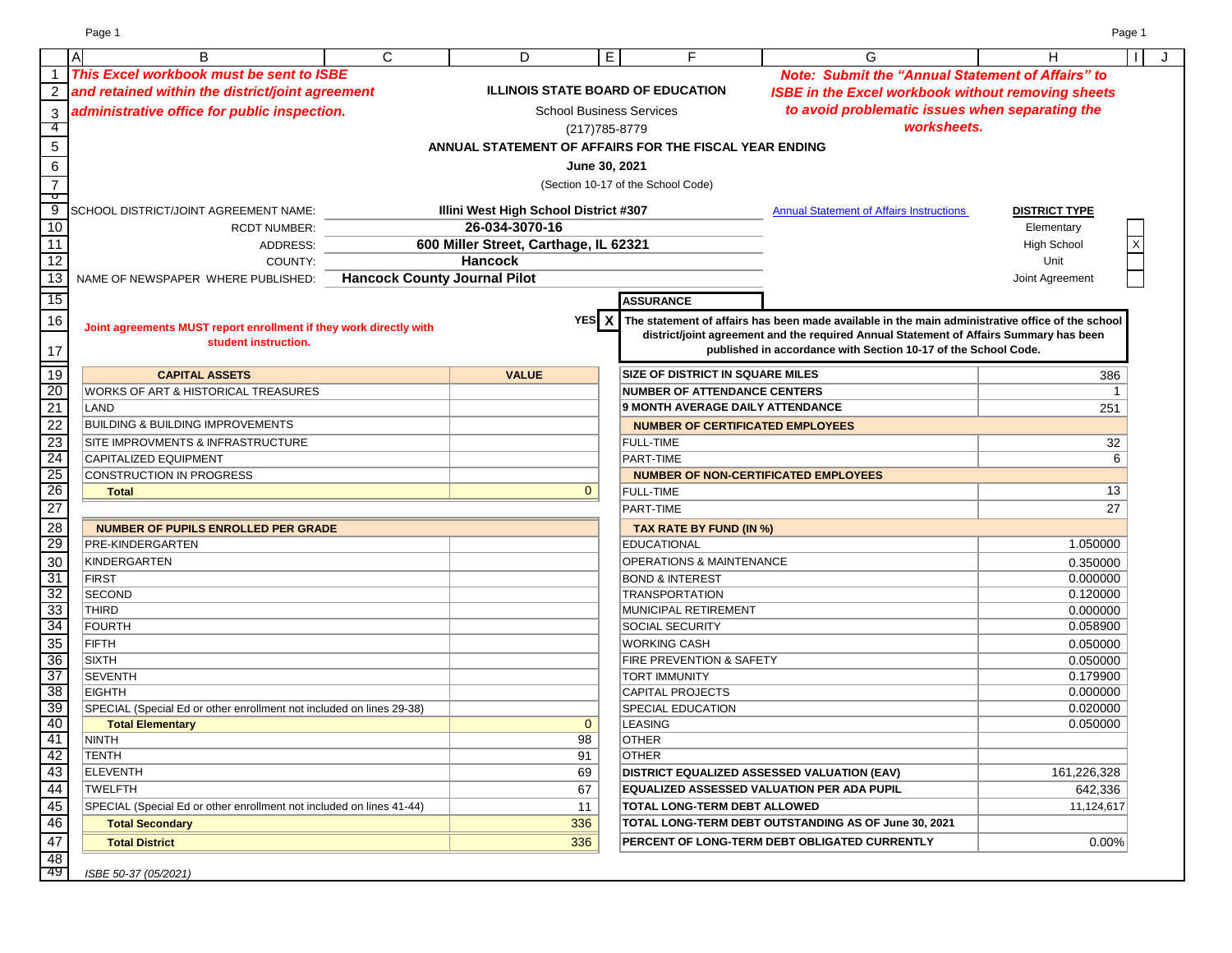|                 | Α                                                                                                                       | B          | $\mathbf C$ | D                                      | E                   |                                            | G                                           | H                       |                     |                | Κ                                             |
|-----------------|-------------------------------------------------------------------------------------------------------------------------|------------|-------------|----------------------------------------|---------------------|--------------------------------------------|---------------------------------------------|-------------------------|---------------------|----------------|-----------------------------------------------|
| -1              |                                                                                                                         |            |             |                                        |                     | <b>STATEMENT OF ASSETS AND LIABILITIES</b> |                                             |                         |                     |                |                                               |
| $\overline{2}$  |                                                                                                                         |            |             |                                        |                     | AS OF JUNE 30, 2021                        |                                             |                         |                     |                |                                               |
| 3               |                                                                                                                         |            |             |                                        |                     |                                            |                                             |                         |                     |                |                                               |
| $\overline{4}$  |                                                                                                                         |            | (10)        | (20)                                   | (30)                | (40)                                       | (50)<br><b>Municipal</b>                    | (60)                    | (70)                | (80)           | (90)                                          |
|                 | <b>Description</b>                                                                                                      | Acct<br>No | Educational | Operations &<br><b>Maintenance</b>     | <b>Debt Service</b> | Transportation                             | <b>Retirement &amp;</b>                     | <b>Capital Projects</b> | <b>Working Cash</b> | Tort           | <b>Fire Prevention &amp;</b><br><b>Safety</b> |
| 5               |                                                                                                                         |            |             |                                        |                     |                                            | <b>Social Security</b>                      |                         |                     |                |                                               |
| 6               | <b>CURRENT ASSETS (100)</b>                                                                                             |            |             |                                        |                     |                                            |                                             |                         |                     |                |                                               |
| $\overline{7}$  | Cash (Accounts 111 thru 115)                                                                                            |            | 737,992     | 802,644                                | $\mathbf 0$         | 415,857                                    | 230,090                                     | 4,916                   | 196,424             | 415,579        | 395,376                                       |
| 8               | Investments                                                                                                             | 120        | 1,058,414   |                                        |                     |                                            |                                             |                         | 312,464             |                |                                               |
| 9               | <b>Taxes Receivable</b>                                                                                                 | 130        |             |                                        |                     |                                            |                                             |                         |                     |                |                                               |
| 10              | Interfund Receivables                                                                                                   | 140        |             |                                        |                     |                                            |                                             |                         |                     |                |                                               |
| -11             | Intergovernmental Accounts Receivable                                                                                   | 150        |             |                                        |                     |                                            |                                             |                         |                     |                |                                               |
| 12              | <b>Other Receivables</b>                                                                                                | 160        |             |                                        |                     |                                            |                                             |                         |                     |                |                                               |
| 13              | Inventory                                                                                                               | 170        |             |                                        |                     |                                            |                                             |                         |                     |                |                                               |
| 14              | Prepaid Items                                                                                                           | 180        |             |                                        |                     |                                            |                                             |                         |                     |                |                                               |
|                 | 15 Other Current Assets                                                                                                 | 190        |             |                                        |                     |                                            |                                             |                         |                     |                |                                               |
| 16              | <b>Total Current Assets</b>                                                                                             |            | 1,796,406   | 802,644                                | $\overline{0}$      | 415,857                                    | 230,090                                     | 4,916                   | 508,888             | 415,579        | 395,376                                       |
| 17              | <b>CURRENT LIABILITIES (400)</b>                                                                                        |            |             |                                        |                     |                                            |                                             |                         |                     |                |                                               |
| 18              | Interfund Payables                                                                                                      | 410        |             |                                        |                     |                                            |                                             |                         |                     |                |                                               |
| 19              | Intergovernmental Accounts Payable                                                                                      | 420        |             |                                        |                     |                                            |                                             |                         |                     |                |                                               |
| 20              | Other Payable                                                                                                           | 430        |             |                                        |                     |                                            |                                             |                         |                     |                |                                               |
|                 | 21 Contracts Payable                                                                                                    | 440        |             |                                        |                     |                                            |                                             |                         |                     |                |                                               |
| 22              | Loans Payable                                                                                                           | 460        |             |                                        |                     |                                            |                                             |                         |                     |                |                                               |
| 23              | Salaries & Benefits Payable                                                                                             | 470        |             |                                        |                     |                                            |                                             |                         |                     |                |                                               |
| 24              | Payroll Deductions & Withholdings                                                                                       | 480        |             |                                        |                     |                                            |                                             |                         |                     |                |                                               |
| 25              | Deferred Revenues & Other Current Liabilities                                                                           | 490        | 1,620       |                                        |                     |                                            |                                             |                         |                     |                |                                               |
| 26              | Due to Activity Fund Organizations                                                                                      | 493        |             |                                        |                     |                                            |                                             |                         |                     |                |                                               |
| $\overline{27}$ | <b>Total Current Liabilities</b>                                                                                        |            | 1,620       | $\mathbf{0}$                           | $\overline{0}$      | $\mathbf{0}$                               | $\overline{0}$                              | $\mathbf{0}$            | $\overline{0}$      | $\overline{0}$ | $\mathbf{0}$                                  |
| 28              | <b>LONG-TERM LIABILITIES (500)</b>                                                                                      |            |             |                                        |                     |                                            |                                             |                         |                     |                |                                               |
| 29              | Long-Term Debt Payable                                                                                                  | 511        |             |                                        |                     |                                            |                                             |                         |                     |                |                                               |
| 30              | <b>Total Liabilities</b>                                                                                                |            | 1,620       | $\overline{0}$                         | $\overline{0}$      | $\mathbf{0}$                               | $\overline{0}$                              | $\overline{0}$          | $\overline{0}$      | $\overline{0}$ | $\mathbf{0}$                                  |
| 31              | Reserved Fund Balance                                                                                                   | 714        | 154,381     |                                        |                     |                                            | 46,233                                      |                         |                     |                |                                               |
| 32              | Unreserved Fund Balance                                                                                                 | 730        | 1,640,405   | 802,644                                | 0                   | 415,857                                    | 183,857                                     | 4,916                   | 508,888             | 415,579        | 395,376                                       |
| 33              | Investments in General Fixed Assets                                                                                     |            |             |                                        |                     |                                            |                                             |                         |                     |                |                                               |
| $\overline{34}$ | <b>Total Liabilities and Fund Balances</b>                                                                              |            | 1,796,406   | 802,644                                | $\overline{0}$      | 415,857                                    | 230,090                                     | 4,916                   | 508,888             | 415,579        | 395,376                                       |
| 35              |                                                                                                                         |            |             |                                        |                     |                                            |                                             |                         |                     |                |                                               |
| 36              | Above should match the amounts in the Annual Financial Report (AFR) on the "Assets-Liab" tab                            |            |             |                                        |                     |                                            |                                             |                         |                     |                |                                               |
| 37              |                                                                                                                         |            |             |                                        |                     |                                            |                                             |                         |                     |                |                                               |
| 38              |                                                                                                                         |            | (10)        | (20)                                   | (30)                | (40)                                       | (50)                                        | (60)                    | (70)                | (80)           | (90)                                          |
|                 | <b>Description</b>                                                                                                      | Acct<br>No | Educational | <b>Operations &amp;</b><br>Maintenance | <b>Debt Service</b> | Transportation                             | <b>Municipal</b><br><b>Retirement &amp;</b> | <b>Capital Projects</b> | <b>Working Cash</b> | Tort           | <b>Fire Prevention &amp;</b><br><b>Safety</b> |
| 39              |                                                                                                                         |            |             |                                        |                     |                                            | <b>Social Security</b>                      |                         |                     |                |                                               |
| 40              | <b>Change in cash position</b>                                                                                          |            |             |                                        |                     |                                            |                                             |                         |                     |                |                                               |
| 41              | Fiscal Year 21 - Cash and Investments                                                                                   |            | 1,796,406   | 802,644                                | $\overline{0}$      | 415,857                                    | 230,090                                     | 4,916                   | 508,888             | 415,579        | 395,376                                       |
| 42              | Fiscal Year 20 - Cash and Investments*                                                                                  |            |             |                                        |                     |                                            |                                             |                         |                     |                |                                               |
| 43              | Change in cash position                                                                                                 |            | 1,796,406   | 802,644                                | $\overline{0}$      | 415,857                                    | 230,090                                     | 4,916                   | 508,888             | 415,579        | 395,376                                       |
| 44              |                                                                                                                         |            |             |                                        |                     |                                            |                                             |                         |                     |                |                                               |
| 45              | *The prior year cash and investments can be found on prior year Annual Financial Report (AFR) on the "Assets/Liab" tab. |            |             |                                        |                     |                                            |                                             |                         |                     |                |                                               |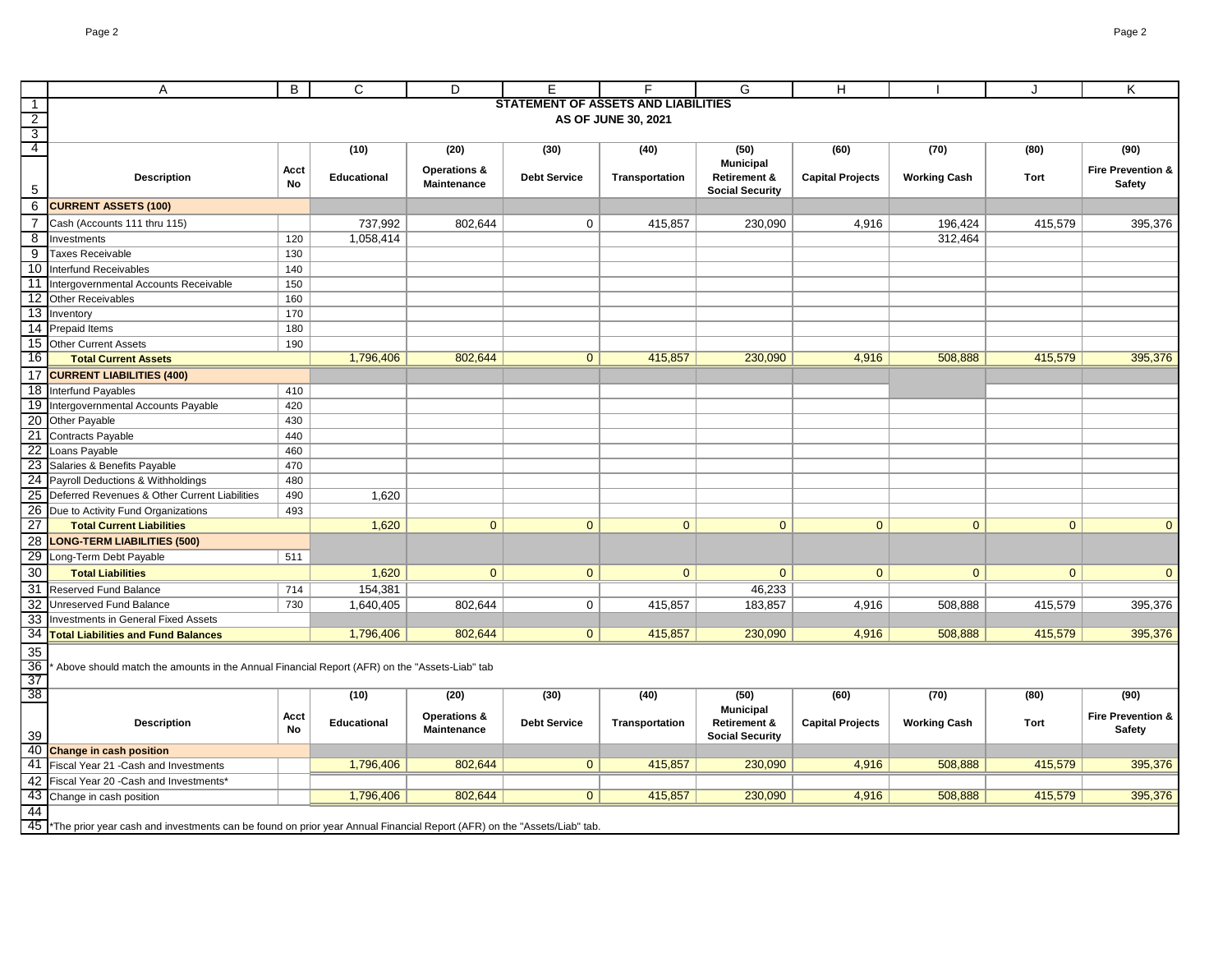$\mathbf I$ 

|                                           | A                                                                                                                           | B          | C                                                                                                | D                                  | F                   |                                                             | G                                                 | H                       |                     |                | K                                      |
|-------------------------------------------|-----------------------------------------------------------------------------------------------------------------------------|------------|--------------------------------------------------------------------------------------------------|------------------------------------|---------------------|-------------------------------------------------------------|---------------------------------------------------|-------------------------|---------------------|----------------|----------------------------------------|
| $\overline{1}$                            |                                                                                                                             |            | STATEMENT OF REVENUES RECEIVED/REVENUES, EXPENDITURES DISBURSED/EXPENDITURES, OTHER SOURCES/USES |                                    |                     |                                                             |                                                   |                         |                     |                |                                        |
| $\overline{2}$<br>$\overline{\mathbf{3}}$ |                                                                                                                             |            |                                                                                                  |                                    |                     | AND CHANGES IN FUND BALANCE - FOR YEAR ENDING JUNE 30, 2021 |                                                   |                         |                     |                |                                        |
| $\overline{4}$                            |                                                                                                                             |            | (10)                                                                                             | (20)                               | (30)                | (40)                                                        | (50)                                              | (60)                    | (70)                | (80)           | (90)                                   |
|                                           |                                                                                                                             |            |                                                                                                  |                                    |                     |                                                             | <b>Municipal</b>                                  |                         |                     |                |                                        |
| 5                                         | <b>Description</b>                                                                                                          | Acct<br>No | <b>Educational</b>                                                                               | Operations &<br><b>Maintenance</b> | <b>Debt Service</b> | Transportation                                              | <b>Retirement &amp;</b><br><b>Social Security</b> | <b>Capital Projects</b> | <b>Working Cash</b> | Tort           | <b>Fire Prevention &amp;</b><br>Safety |
| 6                                         | <b>RECEIPTS/REVENUES</b>                                                                                                    |            |                                                                                                  |                                    |                     |                                                             |                                                   |                         |                     |                |                                        |
| $\overline{7}$                            | <b>Local Sources</b>                                                                                                        | 1000       | 1,824,723                                                                                        | 584,466                            | $\mathbf 0$         | 186,781                                                     | 95,566                                            | 17                      | 82,374              | 275,632        | 78,156                                 |
| 8                                         | Flow-Through Received/Revenue from One District to<br><b>Another District</b>                                               | 2000       | 0                                                                                                | $\mathbf 0$                        |                     | $\mathbf 0$                                                 | $\mathbf 0$                                       |                         |                     |                |                                        |
| 9                                         | <b>State Sources</b>                                                                                                        | 3000       | 1,280,846                                                                                        | $\mathbf 0$                        | $\mathbf 0$         | 206,845                                                     | $\Omega$                                          | $\mathbf 0$             | $\Omega$            | $\mathbf 0$    | 0                                      |
| 10                                        | <b>Federal Sources</b>                                                                                                      | 4000       | 228,144                                                                                          | 8,552                              | $\mathbf 0$         | $\mathbf 0$                                                 | $\mathbf 0$                                       | $\mathbf 0$             | $\Omega$            | 0              | $\mathbf 0$                            |
| 11                                        | <b>Total Direct Receipts/Revenues</b>                                                                                       |            | 3,333,713                                                                                        | 593,018                            | $\overline{0}$      | 393,626                                                     | 95,566                                            | 17                      | 82,374              | 275,632        | 78,156                                 |
|                                           | 12 Rec./Rev. for "On Behalf" Payments                                                                                       | 3998       | 1,439,487                                                                                        |                                    |                     |                                                             |                                                   |                         |                     |                |                                        |
| 13                                        | <b>Total Receipts/Revenues</b>                                                                                              |            | 4,773,200                                                                                        | 593,018                            | $\overline{0}$      | 393,626                                                     | 95,566                                            | 17                      | 82,374              | 275,632        | 78,156                                 |
| 14                                        | <b>DISBURSEMENTS/EXPENDITURES</b>                                                                                           |            |                                                                                                  |                                    |                     |                                                             |                                                   |                         |                     |                |                                        |
| 15                                        | Instruction                                                                                                                 | 1000       | 2,241,499                                                                                        |                                    |                     |                                                             | 33,119                                            |                         |                     | 3,359          |                                        |
| 16                                        | <b>Support Services</b>                                                                                                     | 2000       | 736,024                                                                                          | 378,665                            |                     | 338,367                                                     | 62,510                                            | 0                       |                     | 314,037        | 50,000                                 |
| 17                                        | <b>Community Services</b>                                                                                                   | 3000       | $\Omega$                                                                                         | $\mathbf 0$                        |                     | $\mathbf 0$                                                 | $\mathbf 0$                                       |                         |                     | 0              |                                        |
|                                           | 18 Payments to Other Districts & Govt Units                                                                                 | 4000       | 383.058                                                                                          | 70,102                             | $\mathbf 0$         | 16,702                                                      | $\mathbf 0$                                       | $\mathbf 0$             |                     | 0              | $\mathbf 0$                            |
|                                           | 19 Debt Services                                                                                                            | 5000       | $\mathbf 0$                                                                                      | $\mathbf 0$                        | $\mathbf 0$         | $\Omega$                                                    | $\Omega$                                          |                         |                     | $\Omega$       | $\mathbf 0$                            |
| 20                                        | <b>Total Direct Disbursements/Expenditures</b>                                                                              |            | 3,360,581                                                                                        | 448,767                            | $\mathbf{0}$        | 355,069                                                     | 95,629                                            | $\mathbf{0}$            |                     | 317,396        | 50,000                                 |
| 21                                        | Disb./Expend. for "On Behalf" Payments                                                                                      | 4180       | 1,439,487                                                                                        | $\mathbf{0}$                       | $\overline{0}$      | $\overline{0}$                                              | $\mathbf{0}$                                      | $\mathbf{0}$            |                     | $\overline{0}$ | $\Omega$                               |
| $\overline{22}$                           | <b>Total Disbursements/Expenditures</b>                                                                                     |            | 4,800,068                                                                                        | 448,767                            | $\overline{0}$      | 355,069                                                     | 95,629                                            | $\overline{0}$          |                     | 317,396        | 50,000                                 |
|                                           | <b>Excess of Direct Receipts/Revenues Over (Under)</b><br>23 Direct Disbursements/Expenditures                              |            | (26, 868)                                                                                        | 144,251                            | $\overline{0}$      | 38,557                                                      | (63)                                              | 17                      | 82,374              | (41, 764)      | 28,156                                 |
| 24                                        | <b>Other Sources of Funds</b>                                                                                               | 7000       |                                                                                                  |                                    |                     |                                                             |                                                   |                         |                     |                |                                        |
| 25                                        | <b>Other Uses of Funds</b>                                                                                                  | 8000       |                                                                                                  |                                    |                     |                                                             |                                                   |                         |                     |                |                                        |
| 26                                        | <b>Total Other Sources/Uses of Funds</b>                                                                                    |            | $\overline{0}$                                                                                   | $\mathbf{0}$                       | $\overline{0}$      | $\mathbf{0}$                                                | $\mathbf{0}$                                      | $\mathbf{0}$            | $\mathbf{0}$        | $\overline{0}$ | $\mathbf{0}$                           |
|                                           | Excess of Receipts/Revenues & Other Sources of Funds<br>(Over/Under) Expenditures/Disbursements & Other Uses of<br>27 Funds |            | (26, 868)                                                                                        | 144,251                            | $\mathbf{0}$        | 38,557                                                      | (63)                                              | 17                      | 82,374              | (41, 764)      | 28,156                                 |
|                                           | Beginning Fund Balances - July 1, 2020                                                                                      |            | 1,821,654                                                                                        | 658,393                            | $\mathbf 0$         | 377,300                                                     | 230,153                                           | 4,899                   | 426,514             | 457,343        | 367,220                                |
| 29                                        | Other Changes in Fund Balances Increases<br>(Decreases)                                                                     |            |                                                                                                  |                                    |                     |                                                             |                                                   |                         |                     |                |                                        |
| 30                                        | Ending Fund Balances June 30, 2021                                                                                          |            | 1,794,786                                                                                        | 802,644                            | $\overline{0}$      | 415,857                                                     | 230,090                                           | 4,916                   | 508,888             | 415,579        | 395,376                                |
| 31<br>32                                  | This tab should match the amounts in the Annual Financial Report (AFR) on the "Acct Summary" tab                            |            |                                                                                                  |                                    |                     |                                                             |                                                   |                         |                     |                |                                        |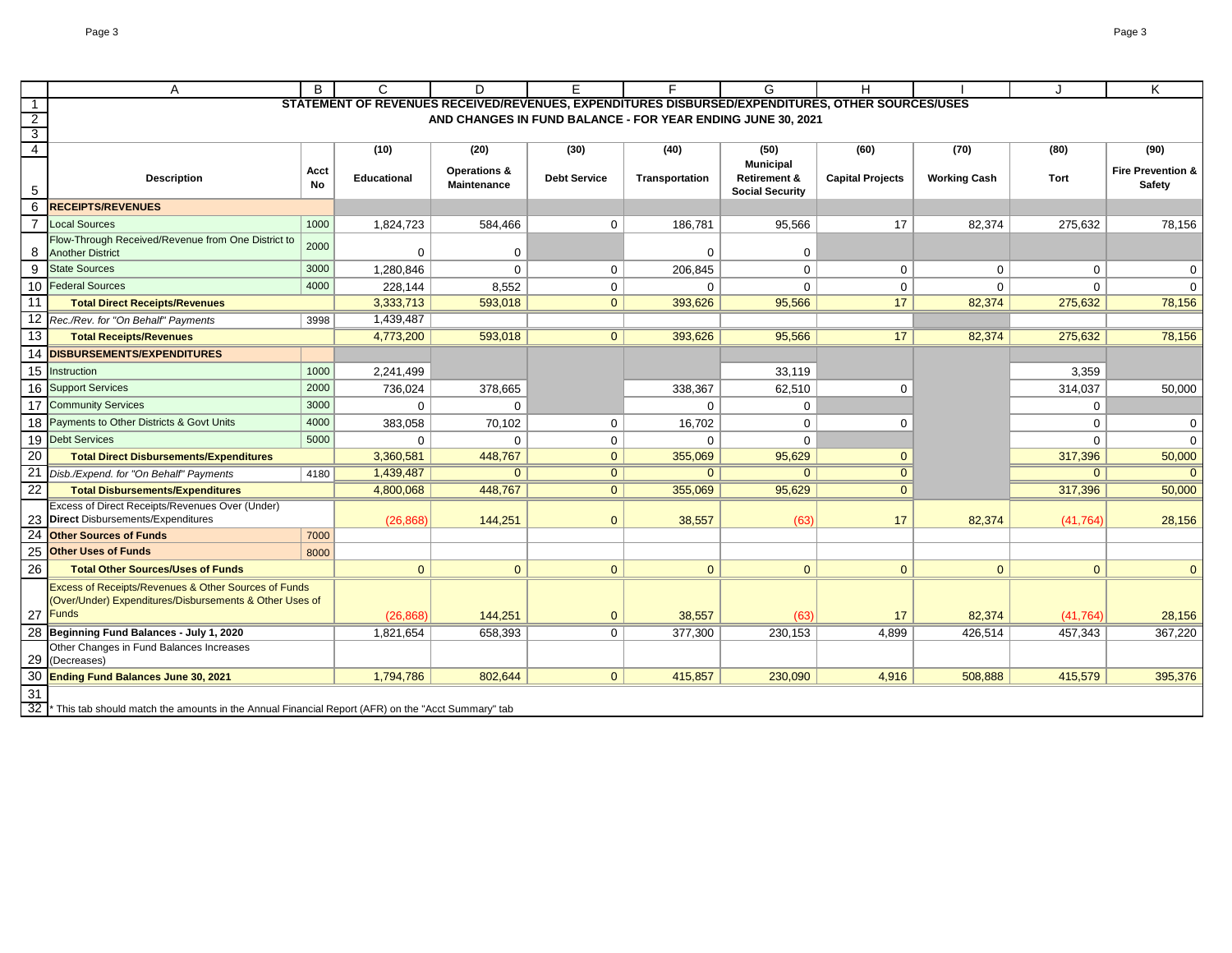|                        | B                                     | C.                                                                                                                                                                                                                             | D.   | F.          |                                                  | G                    | н              |                                                                          |                         | Κ                                  |          | м                 |
|------------------------|---------------------------------------|--------------------------------------------------------------------------------------------------------------------------------------------------------------------------------------------------------------------------------|------|-------------|--------------------------------------------------|----------------------|----------------|--------------------------------------------------------------------------|-------------------------|------------------------------------|----------|-------------------|
|                        |                                       |                                                                                                                                                                                                                                |      |             |                                                  |                      |                |                                                                          |                         |                                    |          |                   |
|                        |                                       |                                                                                                                                                                                                                                |      |             |                                                  |                      |                | ANNUAL STATEMENT OF AFFAIRS SUMMARY FOR FISCAL YEAR ENDING JUNE 30, 2021 |                         |                                    |          |                   |
|                        |                                       |                                                                                                                                                                                                                                |      |             |                                                  |                      |                |                                                                          |                         |                                    |          |                   |
| 2                      |                                       |                                                                                                                                                                                                                                |      |             |                                                  |                      |                |                                                                          |                         |                                    |          |                   |
| $\overline{3}$<br>$-4$ |                                       | The summary must be published in the local newspaper.                                                                                                                                                                          |      |             |                                                  |                      |                |                                                                          |                         |                                    |          |                   |
|                        |                                       | Copies of the detailed Annual Statement of Affairs for the Fiscal Year Ending June 30, 2021 will be available for public inspection in the school district/joint agreement administrative office by December 1, annually. Indi |      |             |                                                  |                      |                |                                                                          |                         |                                    |          |                   |
| 5                      |                                       | review this Annual Statement of Affairs should contact:                                                                                                                                                                        |      |             |                                                  |                      |                |                                                                          |                         |                                    |          |                   |
|                        |                                       |                                                                                                                                                                                                                                |      |             |                                                  |                      |                |                                                                          |                         |                                    |          |                   |
| 6                      | School District/Joint Agreement Name  | Illini West High School District #307                                                                                                                                                                                          |      |             | 600 Miller Street, Carthage, IL 62321<br>Address |                      |                | 217-357-9607<br>Telephone                                                |                         | 7:30 AM to 3:30 PM<br>Office Hours |          |                   |
| $\overline{7}$         |                                       |                                                                                                                                                                                                                                |      |             |                                                  |                      |                |                                                                          |                         |                                    |          |                   |
| 8                      |                                       | Also by January 15, annually the detailed Annual Statement of Affairs for the Fiscal Year Ending June 30, 2021, will be posted on the Illinois State Board of Education's website@ www.isbe.net.                               |      |             |                                                  |                      |                |                                                                          |                         |                                    |          |                   |
| $\frac{1}{10}$         |                                       | SUMMARY: The following is the Annual Statement of Affairs Summary that is required to be published by the school district/joint agreement for the past fiscal year.                                                            |      |             |                                                  |                      |                |                                                                          |                         |                                    |          |                   |
| ŧ                      |                                       |                                                                                                                                                                                                                                |      |             |                                                  |                      |                |                                                                          |                         |                                    |          |                   |
| 12                     |                                       | Statement of Operations as of June 30, 2021                                                                                                                                                                                    |      |             |                                                  |                      |                |                                                                          |                         |                                    |          |                   |
|                        |                                       |                                                                                                                                                                                                                                |      |             | Operations &                                     |                      |                | Municipal                                                                |                         |                                    |          | Fire Prevention & |
| 13                     |                                       |                                                                                                                                                                                                                                |      | Educational | Maintenance                                      | <b>Debt Services</b> | Transportation | Retirement/Social<br>Security                                            | <b>Capital Projects</b> | <b>Working Cash</b>                | Tort     | Safety            |
| $\overline{14}$        | <b>Local Sources</b>                  |                                                                                                                                                                                                                                | 1000 | 1,824,723   | 584,466                                          | $\Omega$             | 186,781        | 95,566                                                                   | 17                      | 82,374                             | 275,632  | 78,156            |
|                        |                                       | Flow-Through Receipts/Revenues from One                                                                                                                                                                                        | 2000 |             |                                                  |                      |                |                                                                          |                         |                                    |          |                   |
| 15                     | District to Another District          |                                                                                                                                                                                                                                |      |             |                                                  |                      |                |                                                                          |                         |                                    |          |                   |
| 16                     | <b>State Sources</b>                  |                                                                                                                                                                                                                                | 3000 | 1,280,846   | $\Omega$                                         | $\Omega$             | 206,845        |                                                                          | $\Omega$                |                                    | $\Omega$ |                   |
| $\overline{17}$        | <b>Federal Sources</b>                |                                                                                                                                                                                                                                | 4000 | 228.144     | 8,552                                            |                      |                |                                                                          |                         |                                    |          |                   |
| 18                     | <b>Total Direct Receipts/Revenues</b> |                                                                                                                                                                                                                                |      | 3,333,713   | 593,018                                          | $\Omega$             | 393,626        | 95,566                                                                   | 17                      | 82,374                             | 275,632  | 78,156            |
| 19                     |                                       | <b>Total Direct Disbursements/Expenditures</b>                                                                                                                                                                                 |      | 3,360,581   | 448,767                                          | $\Omega$             | 355,069        | 95,629                                                                   | $\Omega$                |                                    | 317,396  | 50,000            |
| 20                     | Other Sources/Uses of Funds           |                                                                                                                                                                                                                                |      |             |                                                  | $\Omega$             |                |                                                                          | $\Omega$                |                                    |          |                   |
| $\overline{21}$        |                                       | Beginning Fund Balances - July 1, 2020                                                                                                                                                                                         |      | 1,821,654   | 658,393                                          | $\Omega$             | 377,300        | 230,153                                                                  | 4,899                   | 426,514                            | 457,343  | 367,220           |
| 22                     | Other Changes in Fund Balances        |                                                                                                                                                                                                                                |      |             |                                                  | $\Omega$             |                |                                                                          |                         |                                    |          |                   |
|                        | 23 Ending Fund Balances June 30, 2021 |                                                                                                                                                                                                                                |      | 1,794,786   | 802,644                                          | 0                    | 415,857        | 230,090                                                                  | 4,916                   | 508,888                            | 415,579  | 395,376           |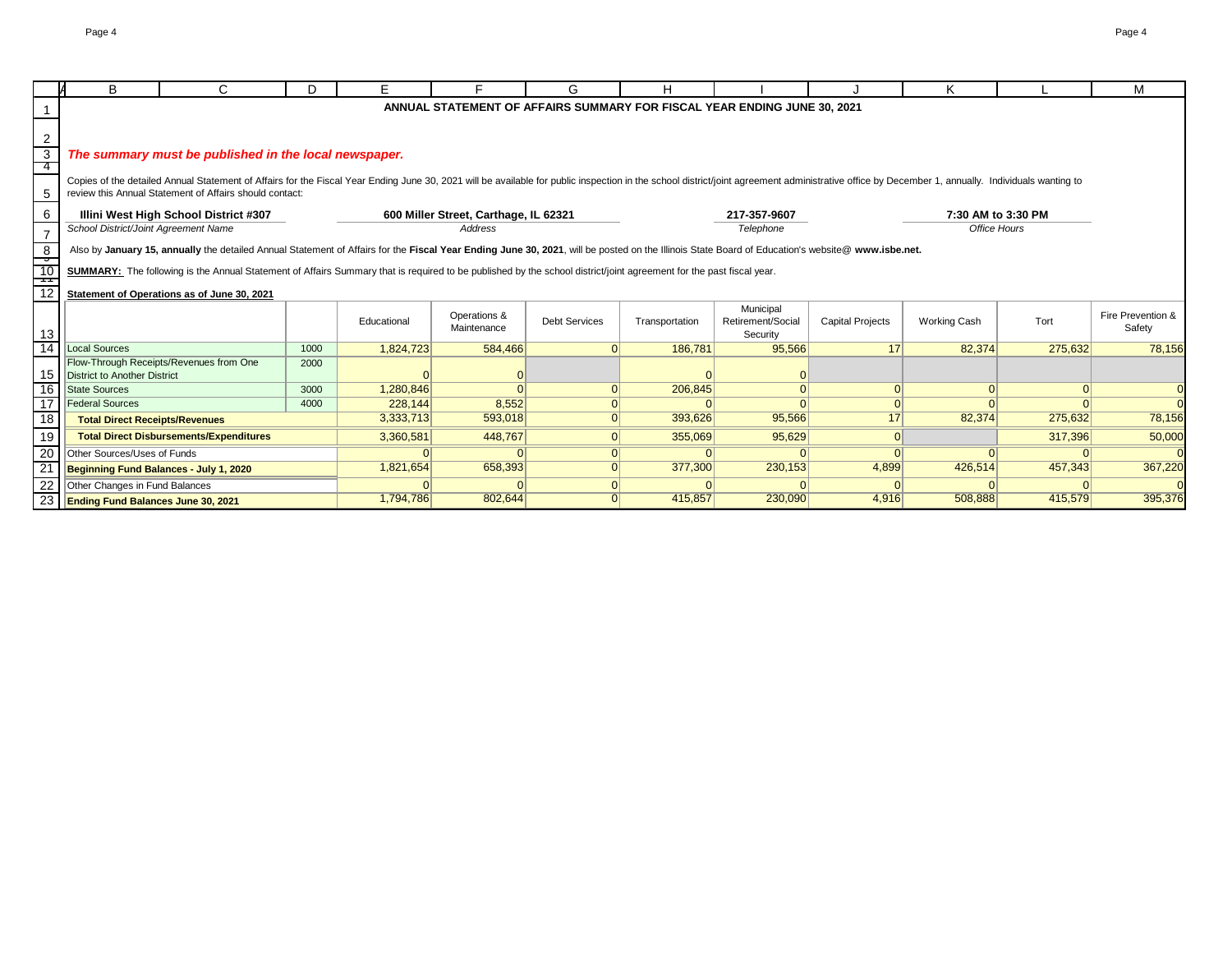| B                                            | C                                                                                 | D.                                                                                          | E                               | E                               |
|----------------------------------------------|-----------------------------------------------------------------------------------|---------------------------------------------------------------------------------------------|---------------------------------|---------------------------------|
|                                              |                                                                                   | SALARY SCHEDULE OF GROSS PAYMENTS FOR CERTIFICATED PERSONNEL AND NON-CERTIFICATED PERSONNEL |                                 |                                 |
|                                              |                                                                                   |                                                                                             |                                 |                                 |
|                                              | This listing must be published in the local newspaper, sent to ISBE, and retained |                                                                                             |                                 |                                 |
|                                              | within your district/joint agreement administrative office for public inspection. |                                                                                             |                                 |                                 |
|                                              |                                                                                   |                                                                                             |                                 |                                 |
| Illini West High School District #307        |                                                                                   |                                                                                             |                                 |                                 |
| 26-034-3070-16                               |                                                                                   |                                                                                             |                                 |                                 |
| <b>GROSS PAYMENT FOR CERTIFIED PERSONNEL</b> |                                                                                   |                                                                                             |                                 |                                 |
|                                              |                                                                                   |                                                                                             |                                 |                                 |
|                                              |                                                                                   |                                                                                             |                                 |                                 |
| Salary Range: Less Than \$25,000             | Salary Range: \$25,000 - \$39,999                                                 | Salary Range: \$40,000 - \$59,999                                                           | Salary Range: 60,000 - \$89,999 | Salary Range: \$90,000 and over |
|                                              |                                                                                   |                                                                                             |                                 |                                 |
|                                              |                                                                                   |                                                                                             |                                 |                                 |
| Jay Harnack                                  | <b>Courtney Ayers</b>                                                             | Nancy Barnett                                                                               | Ryan Bliss                      | Kim Schilson                    |
| Lyle Klein                                   | Narrezia Burdette                                                                 | Victoria Campbell                                                                           | Greg Hoener                     | Scott Schneider                 |
| <b>Christine Murphy</b>                      | <b>Alexis Cousins</b>                                                             | Kristen Cook                                                                                | Susan Holtsclaw                 |                                 |
| <b>Richard Swartz</b>                        | Kelly Keckler                                                                     | Justin Ellison                                                                              | Zak Huston                      |                                 |
|                                              | David Mueller                                                                     | Jessica Knicl                                                                               | Kim Johnson                     |                                 |
|                                              | Deborah Murphy                                                                    | Dakota Lafferty                                                                             | Tim Lafferty                    |                                 |
|                                              | <b>Mattison Penfield</b>                                                          | Michael Lafferty                                                                            | Jim Short                       |                                 |
|                                              | Peyton Porter                                                                     | Jennifer McFadden                                                                           | Judy Stevenson                  |                                 |
|                                              | Alex Rodeffer                                                                     | Sandra Morrison                                                                             |                                 |                                 |
|                                              | Ashtyn St.Clair-Miller                                                            | Harold Northup                                                                              |                                 |                                 |
|                                              |                                                                                   | Mary Palmer                                                                                 |                                 |                                 |
|                                              |                                                                                   | Shari Shupe                                                                                 |                                 |                                 |
|                                              |                                                                                   | Melissa Sturlic                                                                             |                                 |                                 |
|                                              |                                                                                   | Andrew Willis                                                                               |                                 |                                 |
|                                              |                                                                                   |                                                                                             |                                 |                                 |
|                                              |                                                                                   |                                                                                             |                                 |                                 |
|                                              |                                                                                   |                                                                                             |                                 |                                 |

## **GROSS PAYMENT FOR NON-CERTIFIED PERSONNEL**

| Salary Range: Less Than \$25,000 | Salary Range: \$25,000 - \$39,999 | Salary Range: \$40,000 - \$59,999 | Salary Range: \$60,000 and over |
|----------------------------------|-----------------------------------|-----------------------------------|---------------------------------|
|                                  |                                   |                                   |                                 |
| Rita Bennett                     | Keshia Heaton                     | Lisa Duffy                        |                                 |
| <b>Ashley Burling</b>            | Rebecca Link                      | Chris Greenhalge                  |                                 |
| Luke Burling                     | Robert McVeigh                    | <b>Tyler Schilson</b>             |                                 |
| Zack Burling                     | LaShay Ramirez                    | Shannon Short                     |                                 |
| <b>Gail Duffy</b>                |                                   | <b>Grant Surprenant</b>           |                                 |
| <b>Robert Duffy</b>              |                                   |                                   |                                 |
| Roger Duffy                      |                                   |                                   |                                 |
| John Edris                       |                                   |                                   |                                 |
| Michaela Gooding                 |                                   |                                   |                                 |
| John Hartweg                     |                                   |                                   |                                 |
| John Huston                      |                                   |                                   |                                 |
| Brady Johnson                    |                                   |                                   |                                 |
| Caydee Kirkham                   |                                   |                                   |                                 |
| Cole Kirkham                     |                                   |                                   |                                 |
| Darrell Kraft                    |                                   |                                   |                                 |
| Amanda Lewis                     |                                   |                                   |                                 |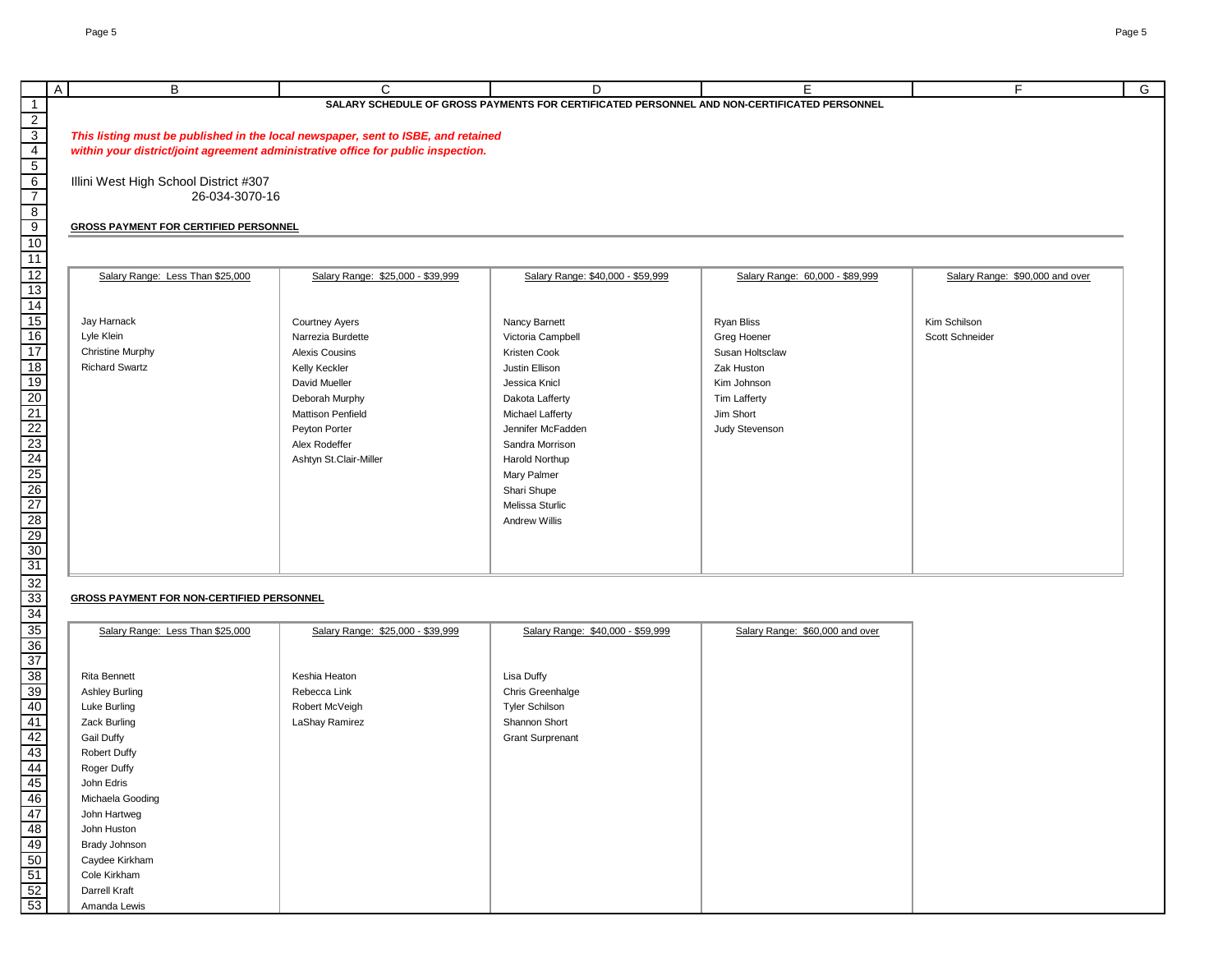B

A

|    | Lauren McGaughey         |  |  |
|----|--------------------------|--|--|
|    | Landon McKeown           |  |  |
|    | Ann Menschel             |  |  |
|    | Michael Nichols          |  |  |
|    | Karen Northup            |  |  |
|    | <b>Stephen Patrick</b>   |  |  |
|    | David Peacock            |  |  |
|    | <b>Christine Scanlan</b> |  |  |
|    | Tim Schilson             |  |  |
|    | Jonathan Shumaker        |  |  |
|    | <b>Brandi Simmons</b>    |  |  |
|    | Gloria Simmons           |  |  |
|    | William Sloop            |  |  |
|    | A Lee Unger              |  |  |
|    | Matt Zaehringer          |  |  |
|    |                          |  |  |
| 70 |                          |  |  |
|    |                          |  |  |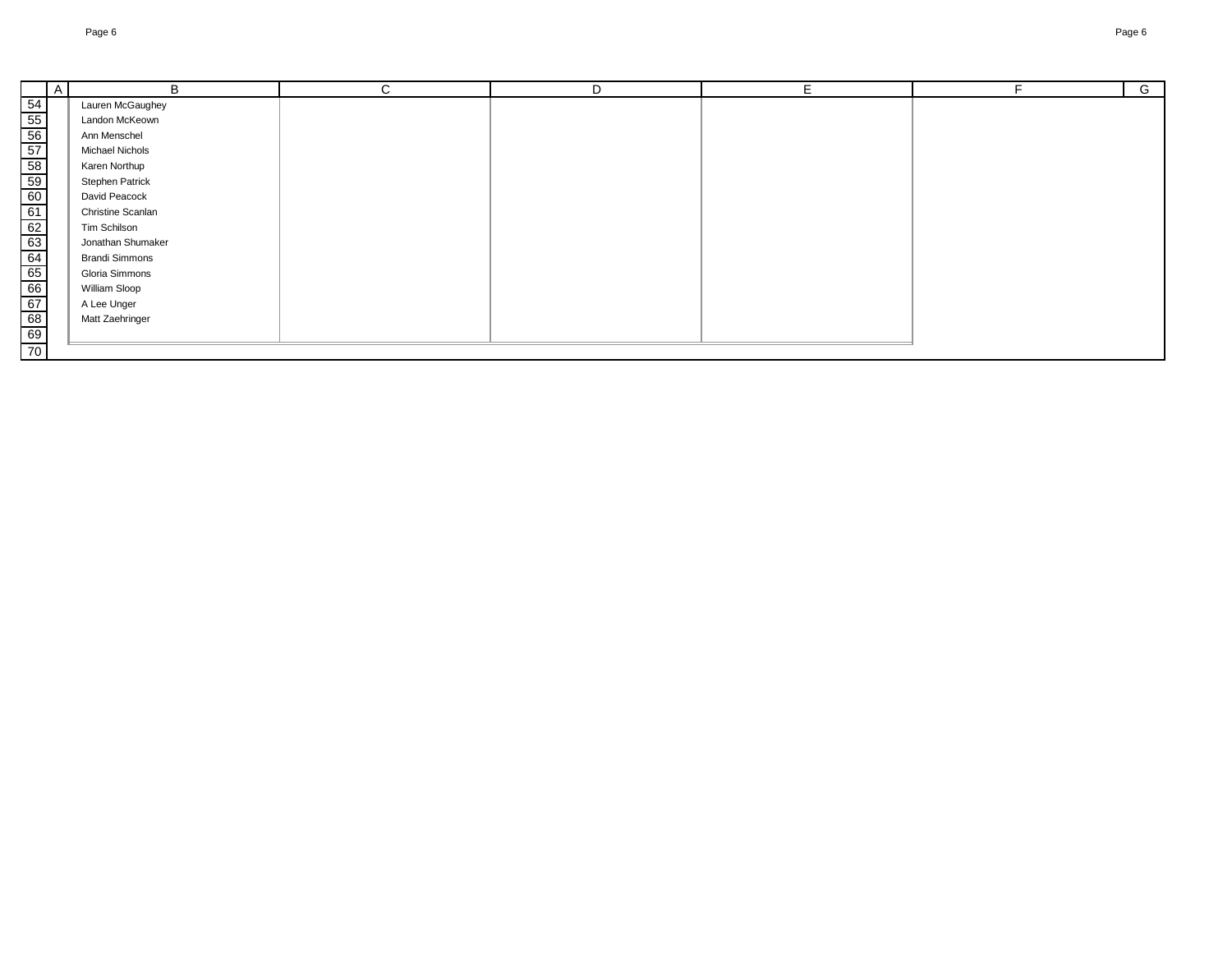|                                                       | A                                                                                                                                                                     | B                       | C | D                                | E                       |
|-------------------------------------------------------|-----------------------------------------------------------------------------------------------------------------------------------------------------------------------|-------------------------|---|----------------------------------|-------------------------|
|                                                       | Payments over \$2,500, excluding wages and salaries.                                                                                                                  |                         |   |                                  |                         |
| $\mathbf 1$<br>$\sqrt{2}$                             |                                                                                                                                                                       |                         |   |                                  |                         |
| $\overline{3}$                                        | This listing must be published in the local newspaper, sent to ISBE, and<br>retained within your district/joint agreement administrative office for public inspection |                         |   |                                  |                         |
| $\overline{4}$                                        |                                                                                                                                                                       |                         |   |                                  |                         |
| $\overline{5}$                                        | Illini West High School District #307                                                                                                                                 |                         |   |                                  |                         |
| 6                                                     | 26-034-3070-16                                                                                                                                                        |                         |   |                                  |                         |
| $\overline{7}$                                        | Person, Firm, or Corporation                                                                                                                                          | <b>Aggregate Amount</b> |   | Person, Firm, or Corporation     | <b>Aggregate Amount</b> |
| $\overline{\mathbf{8}}$                               |                                                                                                                                                                       |                         |   |                                  |                         |
| $\overline{9}$                                        | Ameren Illinois                                                                                                                                                       | 13,863                  |   | <b>Ramsey Financial Services</b> | 62,091                  |
| 10                                                    | Brickstreet / Encova Insurance                                                                                                                                        | 27,672                  |   | Riddell / All American Sports    | 11,967                  |
| $\overline{11}$                                       | Carson Ford                                                                                                                                                           | 7,396                   |   | <b>ROE #26</b>                   | 4,380                   |
| $\overline{12}$                                       | Carthage Elementary                                                                                                                                                   | 150,107                 |   | Santander Leasing                | 63,747                  |
| $\overline{13}$                                       | Central Supply Co                                                                                                                                                     | 3,736                   |   | Savvas Learning                  | 26,445                  |
| $\overline{14}$                                       | Chaddock                                                                                                                                                              | 106,885                 |   | Securly                          | 3,083                   |
| $\overline{15}$                                       | Cook's Glass & Mirror                                                                                                                                                 | 8,937                   |   | Sherwin Williams                 | 5,072                   |
| $\overline{16}$                                       | D & K Bennett                                                                                                                                                         | 26,318                  |   | SHI International                | 83,749                  |
| $\overline{17}$                                       | <b>CARS LLC</b>                                                                                                                                                       | 4,913                   |   | Skyward                          | 4,188                   |
| $\overline{18}$                                       | Digital Copy Systems                                                                                                                                                  | 17,979                  |   | T Mobile                         | 12,709                  |
| $\overline{19}$                                       | <b>Frontier Communications</b>                                                                                                                                        | 6,375                   |   | The Graphic Edge                 | 18,970                  |
|                                                       | Genesis Technologies                                                                                                                                                  | 2,500                   |   | U S Celluar                      | 5,872                   |
| $\frac{20}{21}$                                       | Getz Fire Equipment                                                                                                                                                   | 2,887                   |   | <b>West Central FS</b>           | 29,109                  |
|                                                       | Gray Hunter Stenn                                                                                                                                                     | 10,000                  |   | West Central IL Special Ed Coop  | 332,114                 |
| $\frac{22}{23}$<br>$\frac{23}{24}$<br>$\frac{24}{25}$ | <b>Hancock County Collector</b>                                                                                                                                       | 3,362                   |   | Western Area Purchasing          | 14,648                  |
|                                                       | Homestead Lumber                                                                                                                                                      | 3,626                   |   | Zoom Video                       | 2,699                   |
|                                                       | Houghton Mifflin Harcourt                                                                                                                                             | 19,478                  |   |                                  |                         |
| $\overline{26}$                                       | <b>IASB</b>                                                                                                                                                           | 4,236                   |   |                                  |                         |
| $\overline{27}$                                       | <b>IW Education Assoc</b>                                                                                                                                             | 11,713                  |   |                                  |                         |
| $\frac{28}{29}$                                       | J & R Tire                                                                                                                                                            | 3,073                   |   |                                  |                         |
|                                                       | Jansen Electric                                                                                                                                                       | 39,475                  |   |                                  |                         |
| $\frac{30}{2}$                                        | <b>JMO Mobile Modular</b>                                                                                                                                             | 71,400                  |   |                                  |                         |
| 31                                                    | Johnson Controls                                                                                                                                                      | 5,802                   |   |                                  |                         |
| 32                                                    | Jostens                                                                                                                                                               | 2,673                   |   |                                  |                         |
| 33                                                    | Martin Sullivan                                                                                                                                                       | 4,768                   |   |                                  |                         |
| 34                                                    | Midwest Transit Equipment                                                                                                                                             | 60,783                  |   |                                  |                         |
| <u>35</u>                                             | Miller, Hall & Triggs                                                                                                                                                 | 8,982                   |   |                                  |                         |
| $\frac{36}{5}$                                        | <b>MTC Communications</b>                                                                                                                                             | 3,818                   |   |                                  |                         |
| $\frac{37}{2}$                                        | Oneinda Air Systems                                                                                                                                                   | 12,428                  |   |                                  |                         |
| $\frac{1}{38}$                                        | Peters Heating & Air                                                                                                                                                  | 101,163                 |   |                                  |                         |
| $\overline{39}$                                       | Power School                                                                                                                                                          | 3,782                   |   |                                  |                         |
| $\overline{40}$                                       | <b>Quality Lighting Supply</b>                                                                                                                                        | 3,108                   |   |                                  |                         |
| $\frac{41}{42}$                                       |                                                                                                                                                                       |                         |   |                                  |                         |
|                                                       |                                                                                                                                                                       |                         |   |                                  |                         |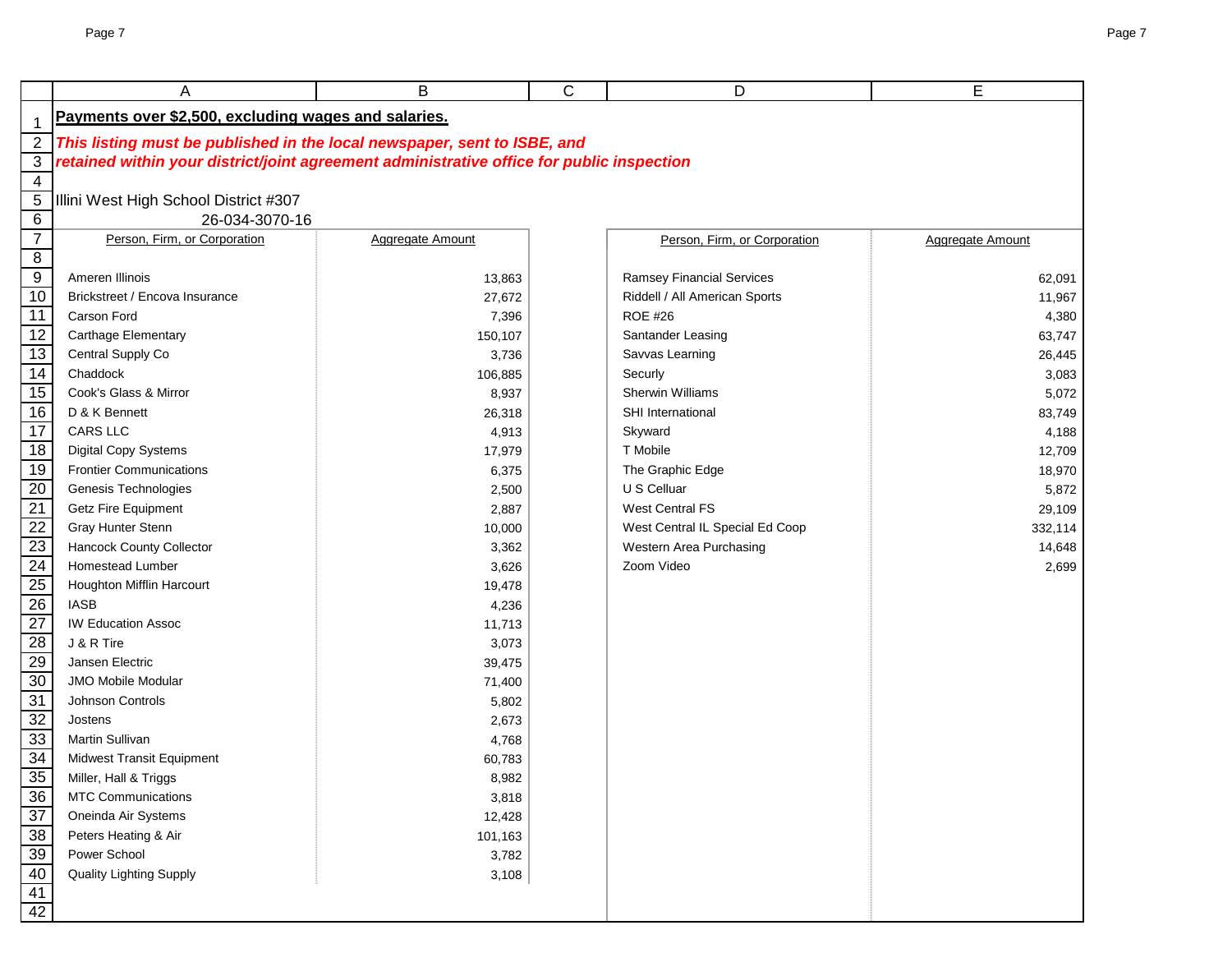|                 | A | B | $\mathsf{C}$ | D | Е |
|-----------------|---|---|--------------|---|---|
| 43              |   |   |              |   |   |
| 44              |   |   |              |   |   |
|                 |   |   |              |   |   |
| $\frac{45}{46}$ |   |   |              |   |   |
|                 |   |   |              |   |   |
| $\frac{47}{48}$ |   |   |              |   |   |
| 49              |   |   |              |   |   |
| $\frac{50}{52}$ |   |   |              |   |   |
|                 |   |   |              |   |   |
|                 |   |   |              |   |   |
|                 |   |   |              |   |   |
|                 |   |   |              |   |   |
|                 |   |   |              |   |   |
| $\frac{54}{55}$ |   |   |              |   |   |
|                 |   |   |              |   |   |
| 58              |   |   |              |   |   |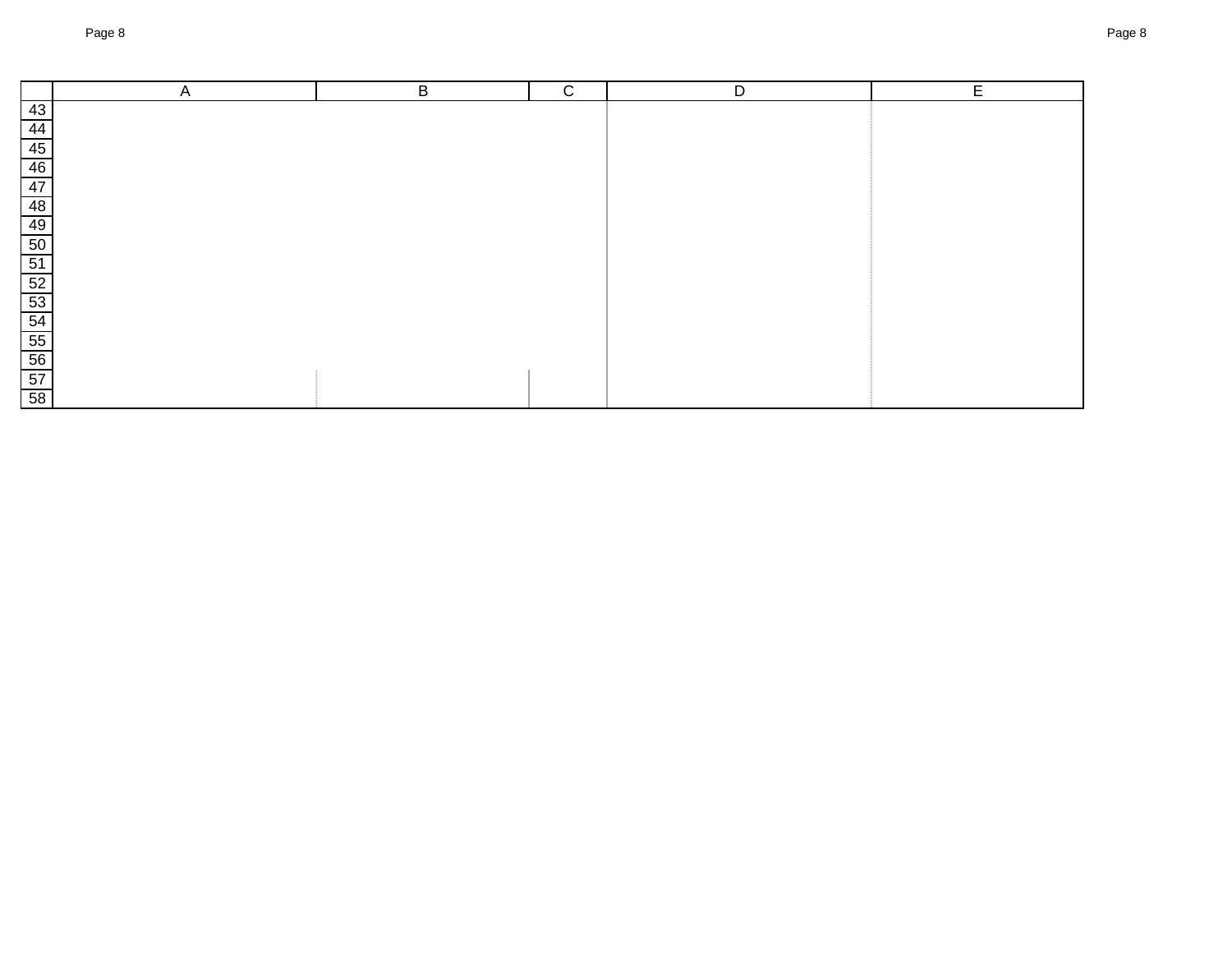|                                  | Ā<br>B                                                               | $\mathsf{C}$                                                   | D | E                            | F                |  |  |  |  |  |  |
|----------------------------------|----------------------------------------------------------------------|----------------------------------------------------------------|---|------------------------------|------------------|--|--|--|--|--|--|
| $\mathbf{1}$                     |                                                                      | PAYMENTS TO PERSON, FIRM, OR CORPORATION OF \$1,000 TO \$2,500 |   |                              |                  |  |  |  |  |  |  |
| $\overline{2}$                   |                                                                      |                                                                |   |                              |                  |  |  |  |  |  |  |
| $\overline{3}$<br>$\overline{4}$ | This listing must be sent to ISBE and retained within your           |                                                                |   |                              |                  |  |  |  |  |  |  |
| $\overline{5}$                   | district/jointagreement administrative office for public inspection. |                                                                |   |                              |                  |  |  |  |  |  |  |
| 6                                | Illini West High School District #307                                |                                                                |   |                              |                  |  |  |  |  |  |  |
| $\overline{7}$                   | 26-034-3070-16                                                       |                                                                |   |                              |                  |  |  |  |  |  |  |
| $\overline{8}$                   |                                                                      |                                                                |   |                              |                  |  |  |  |  |  |  |
| $\overline{9}$                   | Payments of \$1,000 to \$2,500, excluding wages and salaries         |                                                                |   |                              |                  |  |  |  |  |  |  |
| 10                               | Person, Firm, or Corporation                                         |                                                                |   |                              |                  |  |  |  |  |  |  |
| 11<br>12                         |                                                                      | <b>Aggregate Amount</b>                                        |   | Person, Firm, or Corporation | Aggregate Amount |  |  |  |  |  |  |
| 13                               | <b>Big Teams</b>                                                     | 1,450                                                          |   |                              |                  |  |  |  |  |  |  |
| 14                               | <b>Blick Art</b>                                                     | 1,557                                                          |   |                              |                  |  |  |  |  |  |  |
| 15                               | <b>BSN Sports</b>                                                    | 2,248                                                          |   |                              |                  |  |  |  |  |  |  |
| 16                               | Casey's                                                              | 1,809                                                          |   |                              |                  |  |  |  |  |  |  |
| 17                               | <b>FES</b>                                                           | 2,223                                                          |   |                              |                  |  |  |  |  |  |  |
| 18                               | Dan Fink                                                             | 1,926                                                          |   |                              |                  |  |  |  |  |  |  |
| 19                               | <b>Brett Housewright</b>                                             | 1,000                                                          |   |                              |                  |  |  |  |  |  |  |
| 20                               | <b>IHSA</b>                                                          | 1,100                                                          |   |                              |                  |  |  |  |  |  |  |
| 21                               | <b>ISCORP</b>                                                        | 2,400                                                          |   |                              |                  |  |  |  |  |  |  |
| 22                               | Mark Kessler                                                         | 1,700                                                          |   |                              |                  |  |  |  |  |  |  |
| 23                               | Kohl Wholesale                                                       | 1,131                                                          |   |                              |                  |  |  |  |  |  |  |
| 24                               | Law Service                                                          | 1,144                                                          |   |                              |                  |  |  |  |  |  |  |
| 25                               | Jeff Leon                                                            | 1,000                                                          |   |                              |                  |  |  |  |  |  |  |
| 26                               | <b>Midwest Truckers</b>                                              | 2,006                                                          |   |                              |                  |  |  |  |  |  |  |
| 27                               | Philadelphia Security                                                | 1,299                                                          |   |                              |                  |  |  |  |  |  |  |
| 28                               | <b>Pitney Bowes</b>                                                  | 2,356                                                          |   |                              |                  |  |  |  |  |  |  |
| 29                               | Quill                                                                | 2,371                                                          |   |                              |                  |  |  |  |  |  |  |
| 30                               | Rush Truck Center                                                    | 2,452                                                          |   |                              |                  |  |  |  |  |  |  |
| 31                               | SDI / School Datebooks                                               | 1,204                                                          |   |                              |                  |  |  |  |  |  |  |
| 32                               | The Lampo Group                                                      | 1,030                                                          |   |                              |                  |  |  |  |  |  |  |
| 33                               |                                                                      |                                                                |   |                              |                  |  |  |  |  |  |  |
| 34                               |                                                                      |                                                                |   |                              |                  |  |  |  |  |  |  |
| 35                               |                                                                      |                                                                |   |                              |                  |  |  |  |  |  |  |
| 36                               |                                                                      |                                                                |   |                              |                  |  |  |  |  |  |  |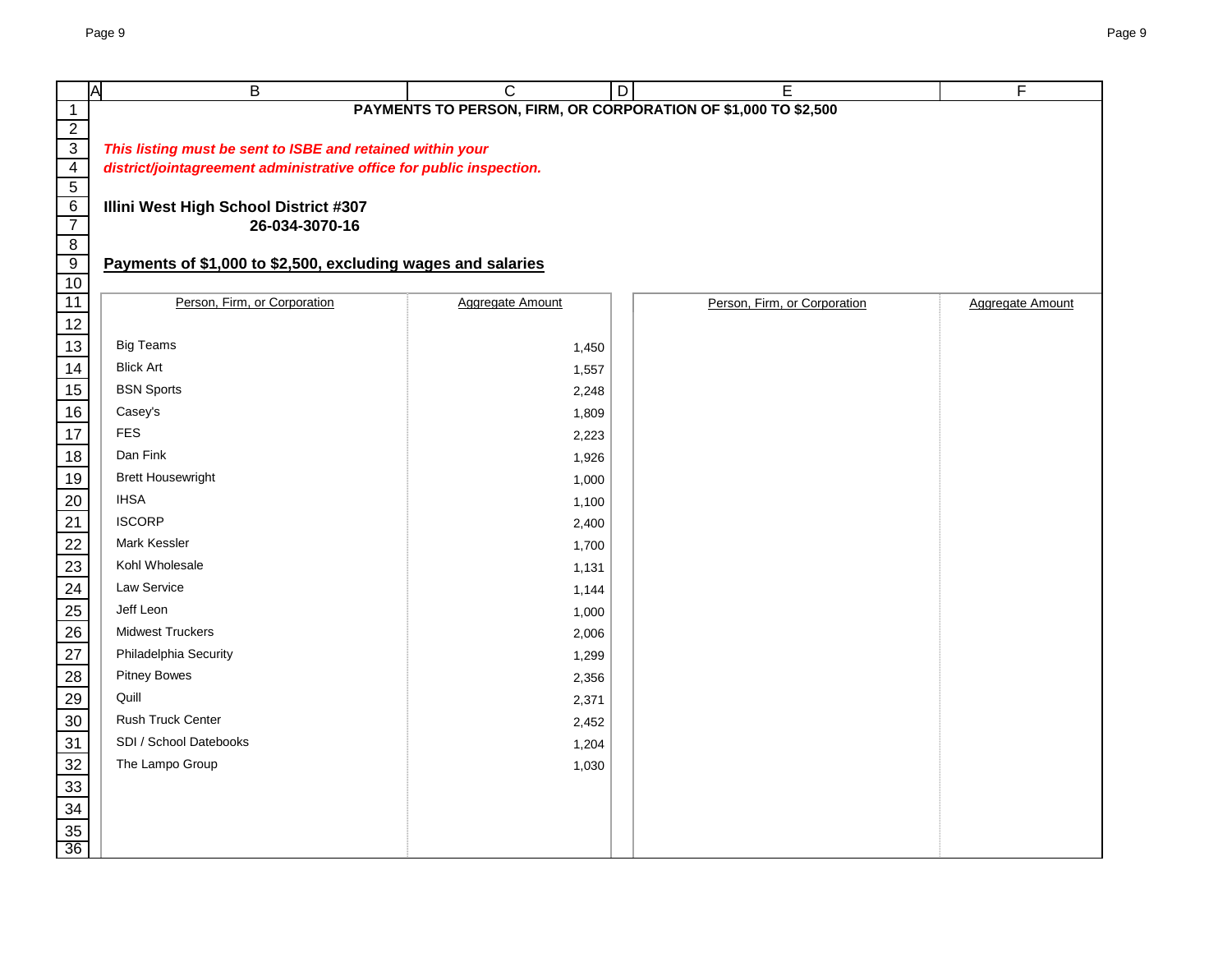| ΙA                                                    | В                                                                  | C                | D                                                          | Е                |
|-------------------------------------------------------|--------------------------------------------------------------------|------------------|------------------------------------------------------------|------------------|
| $\mathbf{1}$                                          |                                                                    |                  | PAYMENTS TO PERSON, FIRM, OR CORPORATION OF \$500 TO \$999 |                  |
| $\overline{2}$                                        |                                                                    |                  |                                                            |                  |
| $\overline{3}$                                        | This listing must be retained within your district/joint agreement |                  |                                                            |                  |
| $\frac{4}{5}$                                         | administrative office for public inspection.                       |                  |                                                            |                  |
| $\overline{6}$                                        | Illini West High School District #307                              |                  |                                                            |                  |
| $\overline{7}$                                        | 26-034-3070-16                                                     |                  |                                                            |                  |
| $\overline{8}$                                        |                                                                    |                  |                                                            |                  |
| $\overline{9}$                                        | Payments of \$500 to \$999, excluding wages and salaries.          |                  |                                                            |                  |
| 10                                                    |                                                                    |                  |                                                            |                  |
| 11                                                    | Person, Firm, or Corporation                                       | Aggregate Amount | Person, Firm, or Corporation                               | Aggregate Amount |
| $\overline{12}$                                       |                                                                    |                  |                                                            |                  |
| $\overline{13}$                                       | <b>Annex Catering</b>                                              | 595              |                                                            |                  |
| 14                                                    | <b>Biddy's Press</b>                                               | 611              |                                                            |                  |
| 15                                                    | <b>Budget Challenge</b>                                            | 675              |                                                            |                  |
| 16                                                    | Carthage Park District                                             | 800              |                                                            |                  |
| 17                                                    | <b>Central Christian College</b>                                   | 811              |                                                            |                  |
| 18                                                    | <b>Computer Cable Store</b>                                        | 701              |                                                            |                  |
| 19                                                    | <b>Dissinger Reed</b>                                              | 525              |                                                            |                  |
| $\frac{20}{1}$                                        | <b>Durand Septic</b>                                               | 825              |                                                            |                  |
|                                                       | <b>HC Journal Pilot</b>                                            | 505              |                                                            |                  |
|                                                       | <b>IASA</b>                                                        | 961              |                                                            |                  |
| $\frac{21}{22}$<br>$\frac{23}{24}$<br>$\frac{24}{25}$ | <b>IPA</b>                                                         | 798              |                                                            |                  |
|                                                       | Intrado School Messenger                                           | 945              |                                                            |                  |
|                                                       | Jefferson Excavating                                               | 545              |                                                            |                  |
| $\frac{26}{5}$                                        | Klingler & Assoc                                                   | 575              |                                                            |                  |
| $\overline{27}$                                       | <b>McGraw Hill</b>                                                 | 702              |                                                            |                  |
| $\frac{28}{2}$                                        | <b>Memorial Medical Clinic</b>                                     | 648              |                                                            |                  |
| 29                                                    | Niemann Foods                                                      | 542              |                                                            |                  |
| 30                                                    | Pitney Bowes Global                                                | 597              |                                                            |                  |
| 31                                                    | <b>Prairieland Conference</b>                                      | 600              |                                                            |                  |
| $\frac{32}{2}$                                        | Rodney Rhodes                                                      | 630              |                                                            |                  |
| $\overline{33}$                                       | <b>Richards Electric</b>                                           | 697              |                                                            |                  |
| 34                                                    | SEIU Local 73                                                      | 882              |                                                            |                  |
| 35                                                    | William Treaster                                                   | 530              |                                                            |                  |
| 36                                                    | <b>TSA Consulting Group</b>                                        | 600              |                                                            |                  |